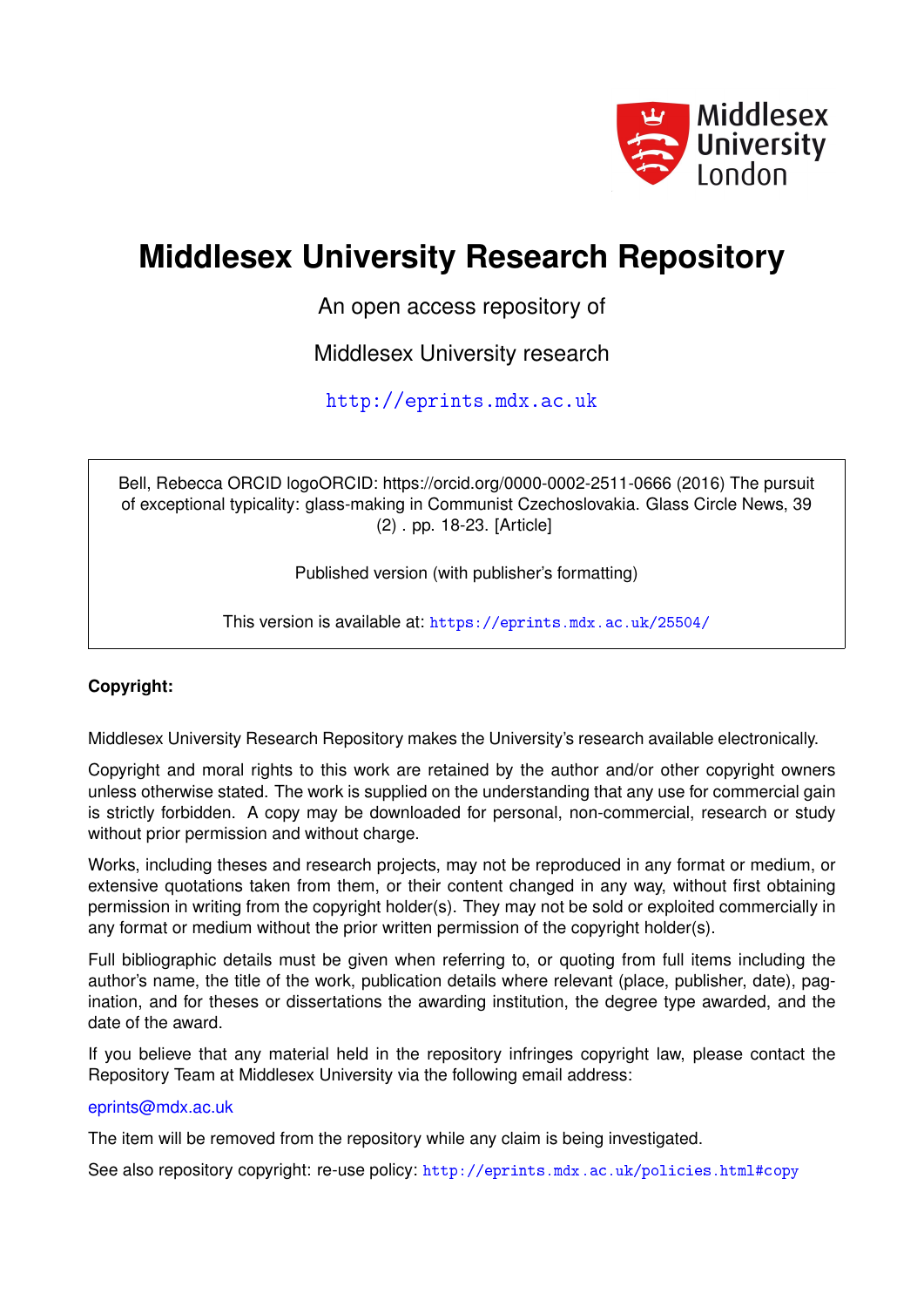# The pursuit of exceptional typicality: glass-making in Communist Czechoslovakia

Zech glass caught my<br>
very soul around ten<br>
years ago and has<br>
Historian Verena Wasmuth's very soul around ten years ago and has held it ever since. Historian Verena Wasmuth's phrase 'attempts at structuring transparent mass<sup>'1</sup> captures some of the magic found in these objects, but for me they are attempts at structuring much more than their physical properties. My current PhD research at the V&A and Royal College of Art concerns Czech glass, furniture, film, animation, and interiors, made between the late 1940s and 1960s. It's a far-reaching material breadth that allows me to forge a narrative path through the craft and design of this complex political period. I was delighted to share my research with the Glass Circle on the 17 March 2016, focusing on glass production under Communism in former Czechoslovakia. Here I will touch upon a few of the examples and themes that the talk addressed, focusing on three glass makers.

Czech glass figurines are a good place to start: these small protagonists of the mantelpiece, cabinet, and shelf bring together stories much bigger than their physical selves. Of particular interest are those made in the northern Czech town of Železný Brod, a glass-making region since the sixteenth century. National enterprise Železnobrodské sklo was established here in 1948, the year the Communist Party of Czechoslovakia came to power in the aftermath of Nazi occupation. Production drew upon the cottage industry of creating glass rods or tubes over kerosene or gas-fired blast lamps local to the region. The Communist government built upon this history, not only centralising regional craft and production within a state enterprise but also absorbing the national form of lamp-worked glass into the Communist narrative, commandeering glass as

 $b\nu$ *Rebecca Bell*

a component that could support socialist history and promote successful state production. Two artists making glass figurines that became part of this weighty narrative were Jaroslav Brychta and Miloslav Klinger. Brychta, father of the well-

been teaching in Železný Brod since 1920 and his work shows how preceding debates around craft and design played out under Communism. His figurines were well-known and loved in the Czech Republic during the

known Jaroslava Brychtová, had



Above: *Fig. 1 Jaroslav Brychta Female Circus Rider, 1935*



18 Glass Circle News Issue 141 Vol. 39 No. 2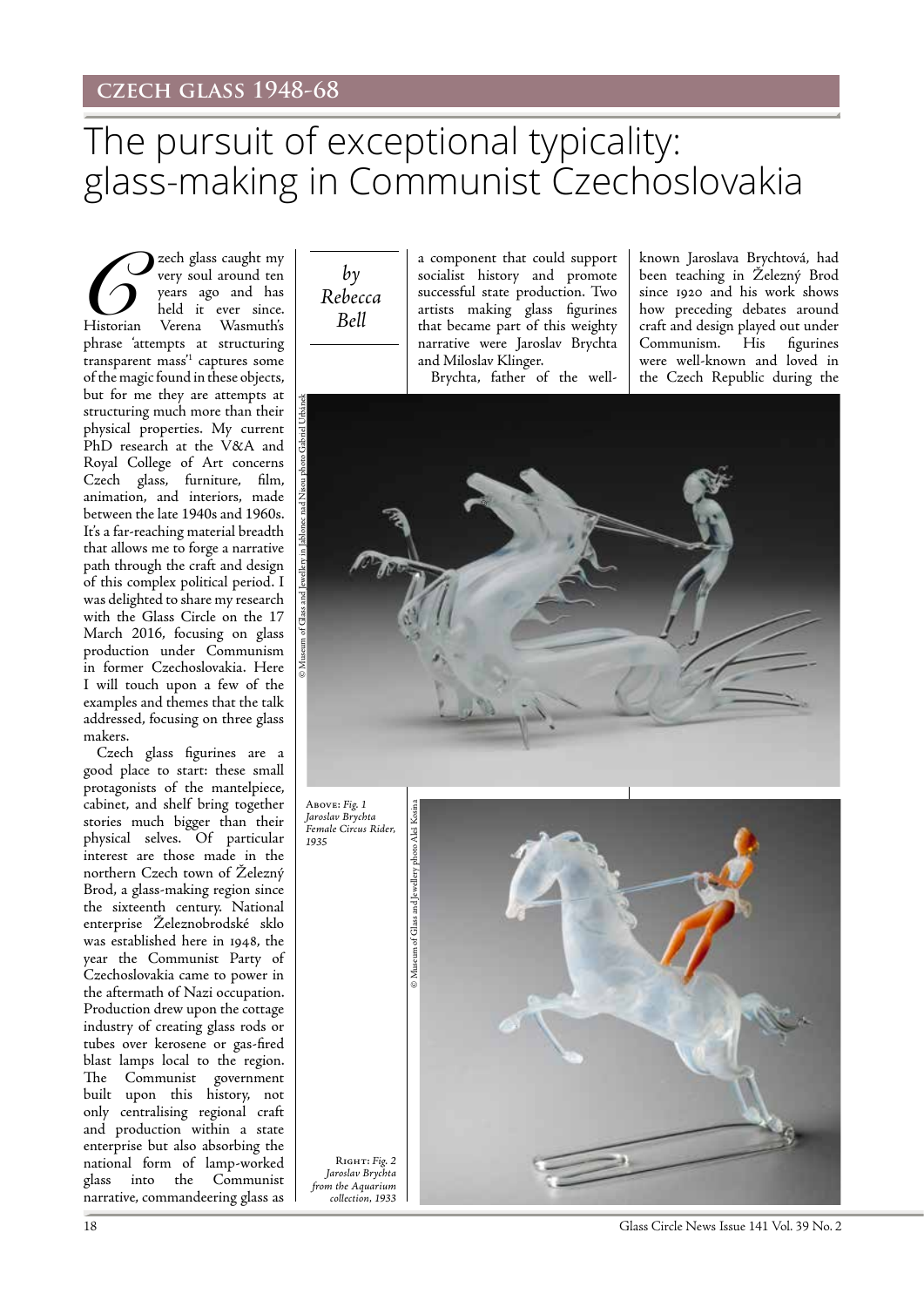interwar and postwar periods, connecting to the Symbolist movement, debates around the quality of craftsmanship in objects for the home, and ideas of 'typically Czech' glass. As decorative and collectable objects they also occupy an interesting position in the Czech art and design hierarchy: historian Susanne K. Frantz stated that '…their acclaim should not be mistaken for aesthetic consideration within the Czech Fine Art Academia'2 . Any lack of acclaim is, I believe, due to the fact that they were (and are still) collected not only by museums but also by individual purchasers of small means. Brychta's designs and those of his students became key players in the success story of Czechoslovakian glass exportation under the Communist government, their figurines featured regularly on the covers and pages of *Czechoslovak Glass Review*. The latter made them important to the post-<br>war Czechoslovak socialist war Czechoslovak production story, creating a place of discomfort between their having both a Communist affiliation as exported Eastern Bloc 'kitsch' and connections to interwar Czechoslovak art and design activity, of which Czech scholarship is rightly so proud. In some ways, the figurines created an intellectual continuum whereby debates around the roles of applied art, craft and industry were kept active even in their new socialist context.

Amongst this debate was the search for a type of objects that could fulfil both the needs of socialist design in Czechoslovakia while continuing the interests of the designers and theorists within their restricted political circumstances. Central to my research is the use of the phrase 'exceptional typicality', sourced from a 1952 talk at the Czechoslovak Writers' Club by Soviet professor Myasnikov

when trying to explain what the new socialist hero should be: idealised, realistic, or, as the idea of exceptional typicality implies, both?3 This idea recurs in many forms throughout cultural debate in the period under survey and is about the quest for something extraordinary that can be contained within the socialist design requirements. Glass raises its head repeatedly as an example of a medium that can achieve this. Both the maker, the glass worker, and the object become part of a quest for a kind of socialist hero. An early example of this in Communist Czechoslovakia was Brychta's 1948 animation *Inspirace* (Inspiration), made with film-maker Karel Zeman, a stop-motion animation featuring flame-worked glass figures. A feat of inventiveness and detail, each figure had to be heated and reshaped for every frame. *Inspirace* is a celebration of the maker, of creativity and, most importantly, of Czech glass. In the aftermath of Nazi occupation, filled with

Below: *Fig. 1 Jaroslav Brychta Female Circus Rider, 1935*

the optimism of a return to a free Republic, this animation can be seen as the heralding of the restoration of the glass industry – and indeed of a Czech identity. The film begins with the dedication: 'This film is dedicated to those who transform hard material glass into the magical poetic images of ideas – Czech glassmakers'. The hero in *Inspirace* is the romantic glass artist, working alone in his studio, looking out into nature. The hero in *Inspirace* is the romantic glass artist, working alone in his studio, looking out into nature. Similar figures to those featuring in the animation can be seen in the Museum of Glass and Jewellery, Jablonec nad Nisou (figs 1 and 2), the collection's glass horses and fish show clear precedent for the *Inspirace* characters.

 By 1958, we have another portrait which shows the transition of the role of maker under Communism in Czechoslovakia, this time an image of Brychta himself cast as a socialist design hero (fig. 3). A 1958 *Czechoslovak Glass Review* article

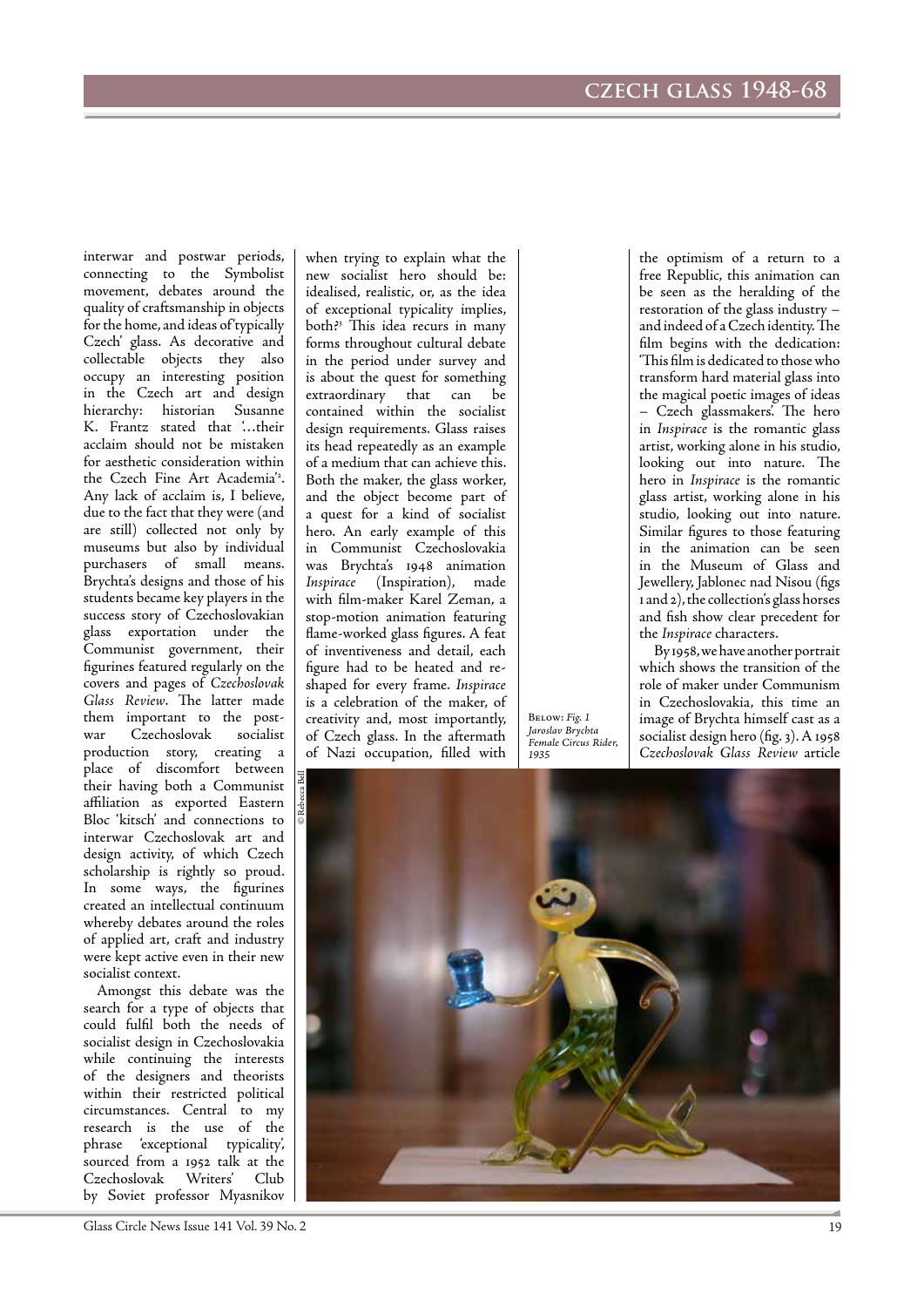# **czech glass 1948-68**



entitled 'Brussels Reporting' contains illustrations showing both Brychta and his colleague Miroslav Klinger in white coats working on their glass figurines (figs. 4a, b  $\&$  c) at the Brussels Expo 58, the international Trade Fair where Czechoslovak glass made its name with great success<sup>4</sup>. The white coat, seen in many depictions of Soviet designers at this time, implies the artist is working in a scientific manner to find solutions to the cultural needs

LEFT TO RIGHT: *Figs. 4a, b & c Miloslav Klinger, Ladislav Ouhrabka and Jaroslav Brychta 'Brussels Reporting',*  Czechoslovak Glass Review*, 1958*

Below: *Fig. 5 Cameraman and Girls in Swimsuits, after 1957 School of Železný Brod*



of their country. It is interesting, then, that the work Brychta is making in the photograph is *Universe*, in collaboration with Jan Černý and Ladislav Ouhrabka, containing figures representing the mystical signs of the zodiac. They continue the legacy of Brychta's earlier figurines in their humorous content; glass curator Karel Hetteš from the Museum of Decorative Arts (UPM), Prague, described the figures as 'grotesque', and in so doing



puts his finger on some of their main attributes: they are comic, exaggerated and whimsical in their forms and expressiveness<sup>5</sup>. Whilst these characteristics make a marked contrast to many of the other glass works at Brussels, they are key to the Czech cannon and show Brychta's satirical heritage, evoking the form and content of Josef Lada's illustrations for *The Good Soldier Švejk* (1923). Scientist and humour make an unlikely marriage in this popular

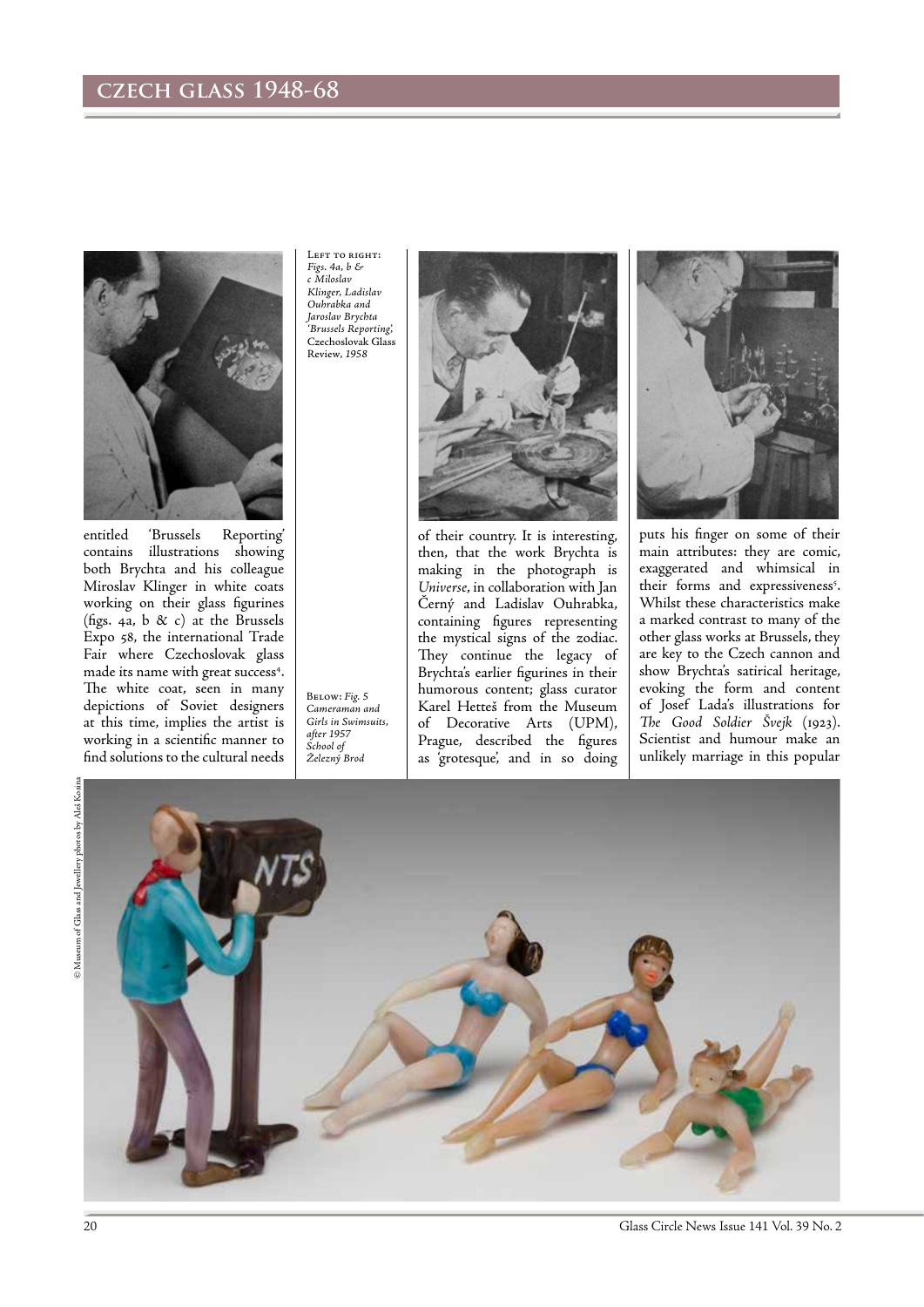# **czech glass 1948-68**



Left: *Fig. 6 Jaroslav Brychta from the Aquarium collection, 19*

Czechoslovak form that becomes incorporated in the official Communist design narrative. (figs 5 & 6)

Another artist making figurines and working on the glass 'type' was the aforementioned Miloslav Klinger, whose impact on the socialist Czech glass story is also significant though he is less remembered in literature in the field. Klinger succeeded Stanislav Libenský as director of the Železný Brod glass school in 1963, increasing flame-worked production and larger-scale innovations. In the late 1940s and early 1950s when the socialist realist style was the dominant ideological form demanded of art and design in Czechoslovakia, Klinger made figurines that fitted into this type whilst developing the Czech form that preceded this doctrine. His figurines, such as *Girl* from 1950 (figs 7, 8 & 9), explored movement and expressiveness whilst depicting idealised life, supporting the notion of a march towards a perfect Communist future, life as it could be rather than as it was<sup>6</sup>. He was the perfect candidate to make commemorative glass gymnast figurines to accompany

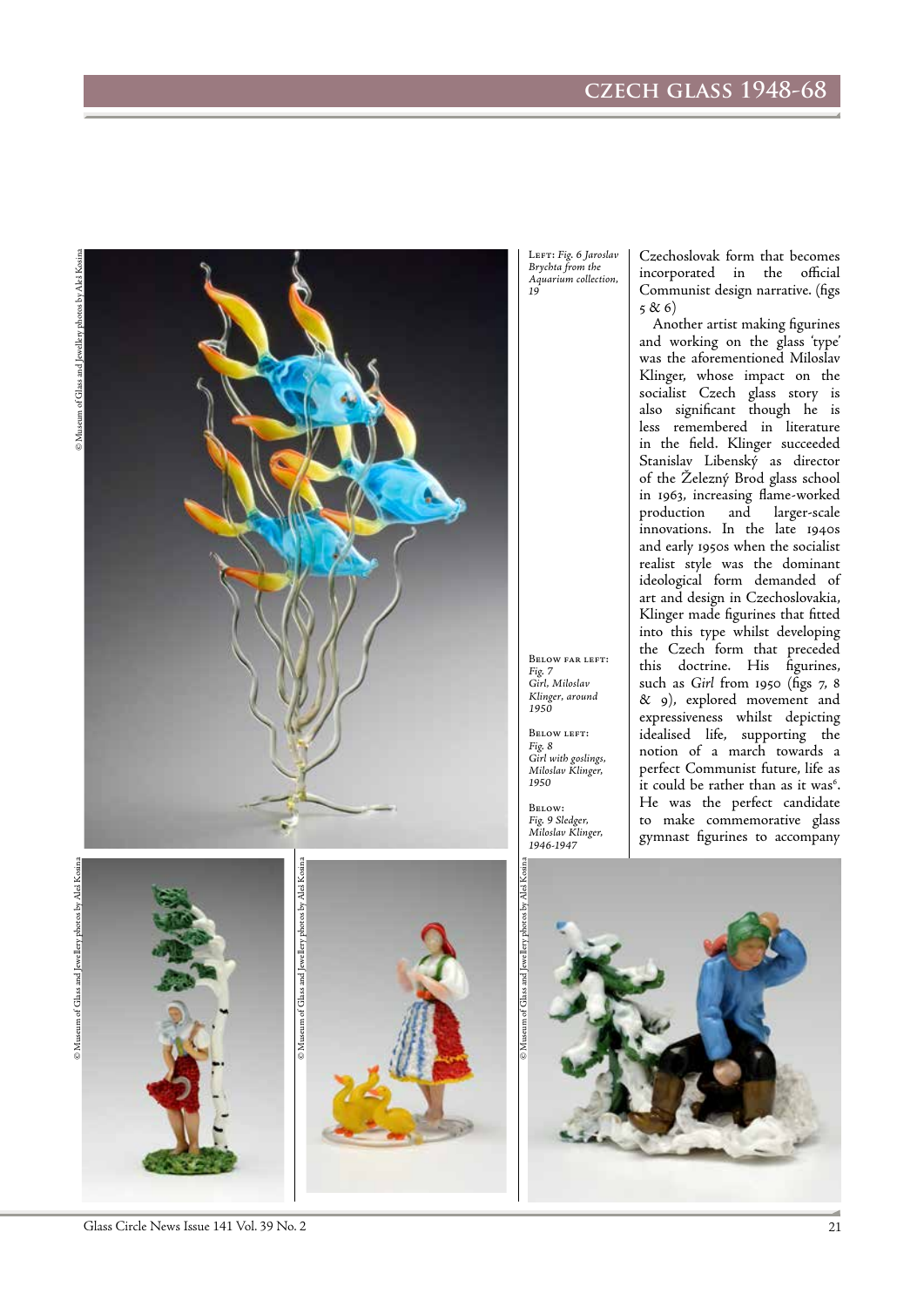

the mass-exercise Spartakiad event in Prague in 1955 (fig. 10). Named after Spartacus, gladiator and leader of the slave uprising, these synchronised gymnastics had taken place in Moscow since 1928 and overlapped with an older form of Czech patriotic gymnastics, Sokol, founded in 1862. The bourgeois associations of Sokol, forged in the Capitalist past, were explicitly rejected in the 1950s despite apparent visual similarities, and Klinger's glass gymnasts mark this transition. Czech writer Vladimir Macura outlines a semiotic reading of the gymnasts that were depicted by Klinger, where 'emblems of work became emblems of beauty, gymnasts became images of flowers, connecting aesthetics to images of labour'7 . As such their movements aimed to reach perfection, not repressing actions but ultimately, according to writer Marie Majerová's 1955 description,

Above: *Fig. 10 Spartacus, Miloslav Klinger. Glassgymnast figurines created for the First All-Stage Spartakiad, Prague. Images from* Tvar, *issue 5, 1955*

Below: *Fig. 11 Hotel International, Brno, Jaroslava Brychtová and Stanislav Libenský's 1962 decorative glass screen* 

'cleansing' them of 'unsightly involuntary movements'<sup>8</sup>. Klinger's gymnasts represented an attempt to stabilise power through symbolic action<sup>9</sup>, becoming what writer on gymnastics Petr Roubal calls a 'body language of obedience' to the Socialist mass: doing '...what all its fascist predecessors did with the same problem: it aestheticised politics'10.

Klinger's glass gymnast figurines brought this ideology to the mantelpiece but were also a means of utilising the medium of glass to convey movement, as much a celebration of material possibility as Brychta's animation *Inspirace*. As well as meeting approval with his socialist realist work, Klinger's figurines increased in scale and won recognition at the Brussels Expo, marking the post-Stalinist 'thaw' transition to an emphasis on the 'socialist modern' style. Housing and hotel interiors became a key site for this

to play out: Klinger's glass bird screen for the Hotel International in Brno, built in 1962 (fig. 11), demonstrates his continuing role in locating a type suitable for the socialist public realm whilst finding spaces of exploration for Czech glass. This time the modern was recontextualised by Stateorganised initiatives, aiming to demonstrated Czechoslovakia's forward-looking design and production ability in order to create an 'exceptional' and 'typical' design hero, an iconic design object.

As well as forms and methods, individual makers were purposed to demonstrate socialist design success and create an aspirational type such as glass artist Emanuel Beránek and his glassworks, Škrdlovice (fig. 12). In 1954 Beránek's full-page image was published in key publication *5,000 Years of Glass-Making,* by Jaroslav R. Vávra, showing the glass maker as working-class man, rough-shod and apparently in a workshop, but making something of great beauty and intricacy. Beránek's story was one of triumph over adversity, using waste glass and limited materials during the 1940s to make innovative objects. Even though his initial success came before the State centralisation of his firm within ÚLUV (the Centre for Folk Art Production), his glassworks were held up as an example of the ways in which glass artists could successfully work with factories to create pioneering objects within a centralised system. Beránek's 1954 portrait shows the transition away from romantic artist to a socialist type.